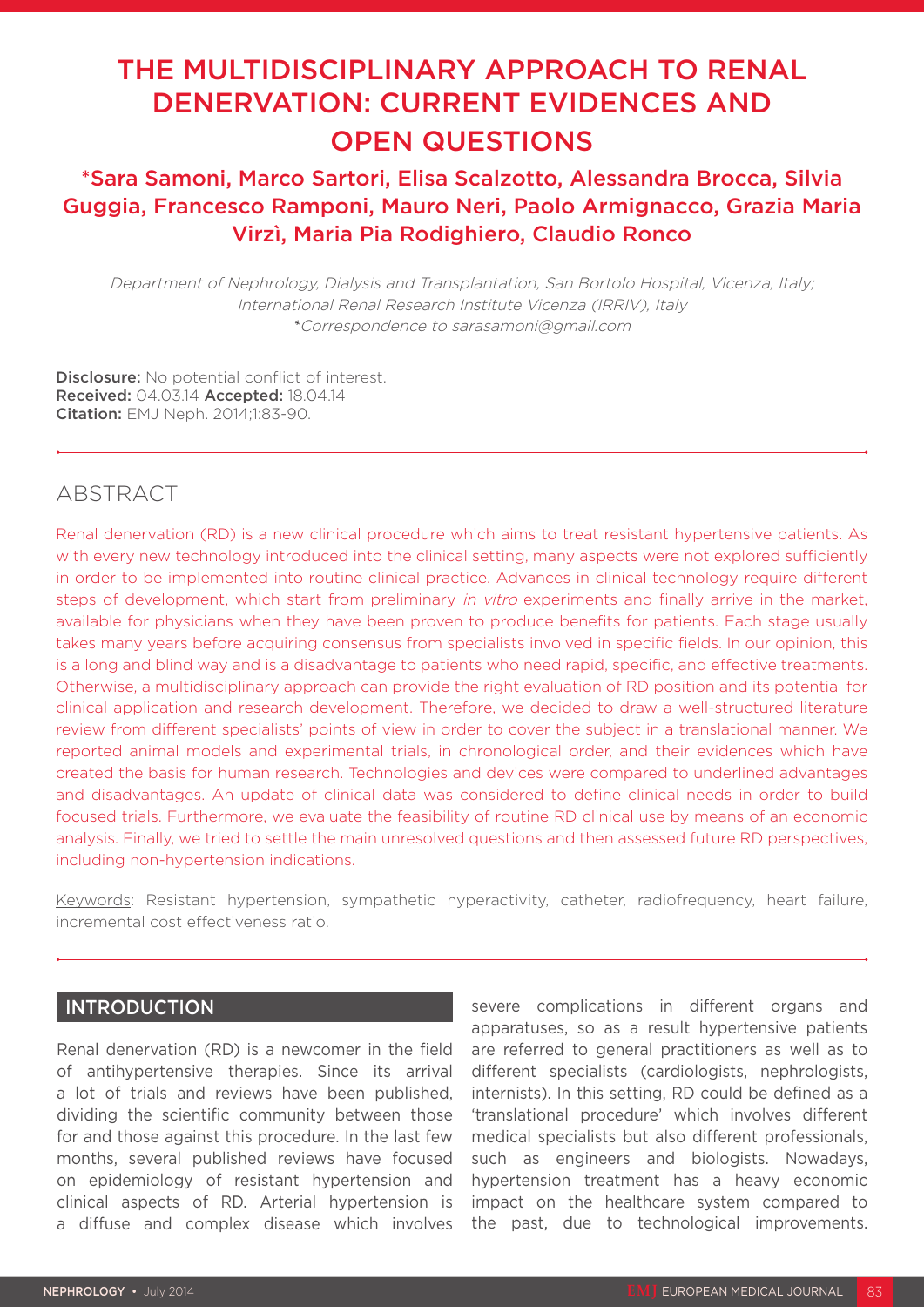

#### Figure 1: Short and long-term consequences associated with sympathetic activation.

The long-term control of BP has been attributed to the kidney by the mechanisms of pressure natriuresis and diuresis, in which it couples the regulation of blood volume to the maintenance of sodium and water balance. The activation of renal afferent fibres by decreased renal blood flow and by variation of ultrafiltrate composition increases the sympathetic tone. An increased sympathetic tone to the heart increases contractility, heart rate, and central venous pressure; to the peripheral vessels it increases vascular resistance; and to the kidneys it either decreases renal blood flow (effect mediated by α-adrenergic receptors), increases renin release out of the granular cells in the walls of afferent arterioles (effect mediated by β-adrenergic receptors), or increases proximal tubular sodium reabsorption (by means of Na-H antiporters and Na-K pumps). Angiotensin II increases peripheral vascular resistance and, to the kidneys, it increases proximal tubular sodium reabsorption, GFR, prostaglandin, and aldosterone release. Aldosterone increases distal tubular sodium reabsorption (by means of epithelial sodium channel). An increased sympathetic tone is also involved in several pathological conditions such as left ventricular hypertrophy, cardiac arrhythmias, and heart failure, as well as in obstructive sleep apnoea syndrome, hyperinsulinaemia, and chronic kidney disease (thin arrows). In hypertensive patients the increased sympathetic tone, which has been displayed to the kidney and other organs, leads to increased peripheral vascular resistance and hydrosaline retention, which both definitively cause heart stress (thick arrows).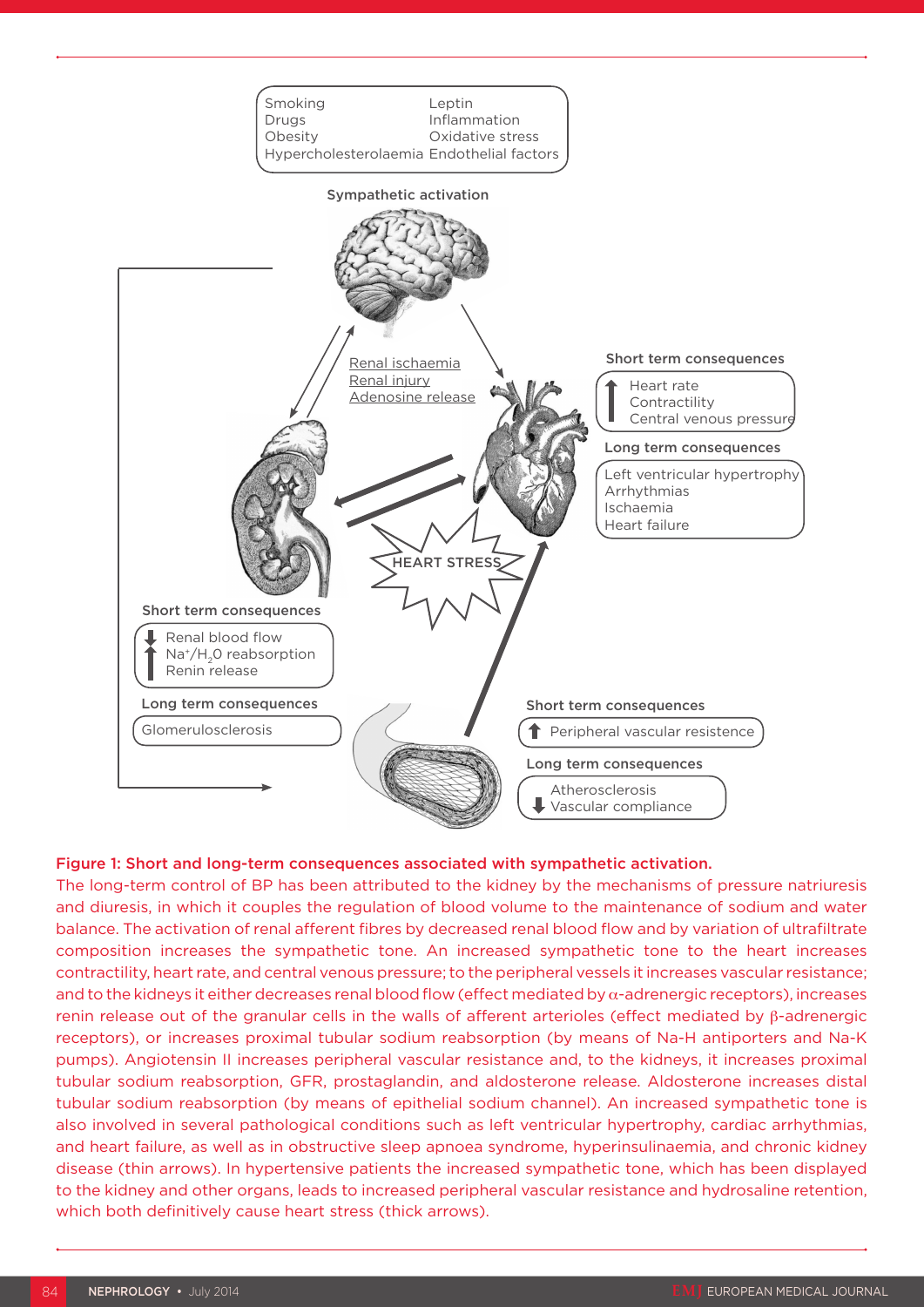Therefore, it is fundamental to assess the economic sustainability of these new, relatively expensive, procedures through economic analysis. Literature partially covers these issues, so the aim of this paper is to provide a multifaceted review about interdisciplinary techniques for the treatment of a systemic disease.

### RD

#### Kidney and Sympathetic Hyperactivity: the Background for RD

The role of the sympathetic nervous system (SNS) and the involvement of kidneys in the development of sympathetic hyperactivity supporting hypertension has been known since the 1930s, leading to the early practice of surgical sympathectomy.<sup>1,2</sup> Related complications guided the development of a chemical sympathectomy, later displaced by the introduction of new antihypertensive drugs. Progressively, the therapeutic RD has been explored by preclinical experiments that included multiple animal species and different primary diseases.<sup>3</sup> These studies contributed to revealing the role of renal sympathetic efferent and sensory afferent nerves to renal and systemic organ function in normal and pathological conditions (hypertension,<sup>4</sup> heart failure  $[HF]$ ,<sup>5-8</sup> or chronic kidney disease  $[CKD]$ ,<sup>9</sup> as well as to investigate the potential therapeutic implications of RD.<sup>10</sup> Marked effects of RD on blood pressure (BP) were demonstrated in multiple animal models of hypertension, including saltsensitive swines<sup>11</sup> and genetically hypertensive rats:<sup>12</sup> two-kidney one-clip Goldblatt hypertension<sup>13</sup> and one-kidney renal hypertension.<sup>14</sup>

In healthy humans, there is a fine physiological balance aimed at maintaining homeostasis between parasympathetic and sympathetic activity.15 In a pathological condition, the increased sympathetic tone increases sodium reabsorption, acting directly on renal tubules proportionally to the density of the innervation. The association of hydrosaline retention with high peripheral vascular resistance definitively causes hypertension and heart stress (Figure 1). As a proof of this, an increase of renal sympathetic nerve activity (RSNA) is found both in animal models of hypertension and in hypertensive humans.<sup>16</sup> The sympathetic overactivity is the hallmark of CKD and renal failure. Campese<sup>17</sup> found that afferent impulses from the kidney to central integrative structures in

the brain are supposed to be responsible for the rise in BP in CKD, in 5/6 nephrectomised rats. This discovery might justify the uncommon practice of bilateral nephrectomy in patients with end-stage renal disease and uncontrollable hypertension. The ligation of renal nerves has been shown to improve the responsiveness to atrial natriuretic peptide in rats with cirrhosis and HF,<sup>5</sup> and to reduce the ventricular filling pressure, improving ventricular function in dogs with high-output HF compared with nondenervated controls.<sup>7</sup>

#### Resistant Hypertension

The BP reduction through pharmacological intervention is one of the most powerful and successful ways to reduce complications and improve outcomes.18,19 Although several appropriate and integrated pharmacological strategies are available, BP control still remains largely unsatisfactory;20 indeed >40% of patients with hypertension are not controlled.<sup>21</sup> In 2007, the European Society of Hypertension/European Society of Cardiology (ESH/ESC) guidelines discriminated among the hypertensive population and those patients with other comorbidities (e.g. diabetes, nephropathies). In December 2013, the ESH/ESC guidelines were revised. Resistant hypertension is now defined as a condition where: "Therapeutic strategy includes appropriate lifestyle measures plus a diuretic, and two other antihypertensive drugs belonging to different classes at adequate doses fail to lower systolic BP and diastolic BP values to <140 and 90 mmHg, respectively."22 The ESH/ESC guidelines do not discern patients on the basis of BP values: the definition of resistant hypertension includes indistinctly both patients with extreme BP levels and patients with BP levels just above the threshold. For this reason, it is difficult to identify those patients affected by resistant hypertension who may benefit from RD procedure. Furthermore, trials published to date have not adequately divided the hypertensive population into groups defined by BP levels. In the clinical practice, resistant hypertension has to be distinguished from arterial secondary hypertension due to treatable diseases (renal artery stenosis, pheochromocytoma, aldosterone-secreting adrenal adenoma) and pseudo-resistant hypertension caused by inaccurate measurement technique. Furthermore, it is necessary to differentiate between resistant and uncontrolled hypertension related to drug interactions, inadequate therapy,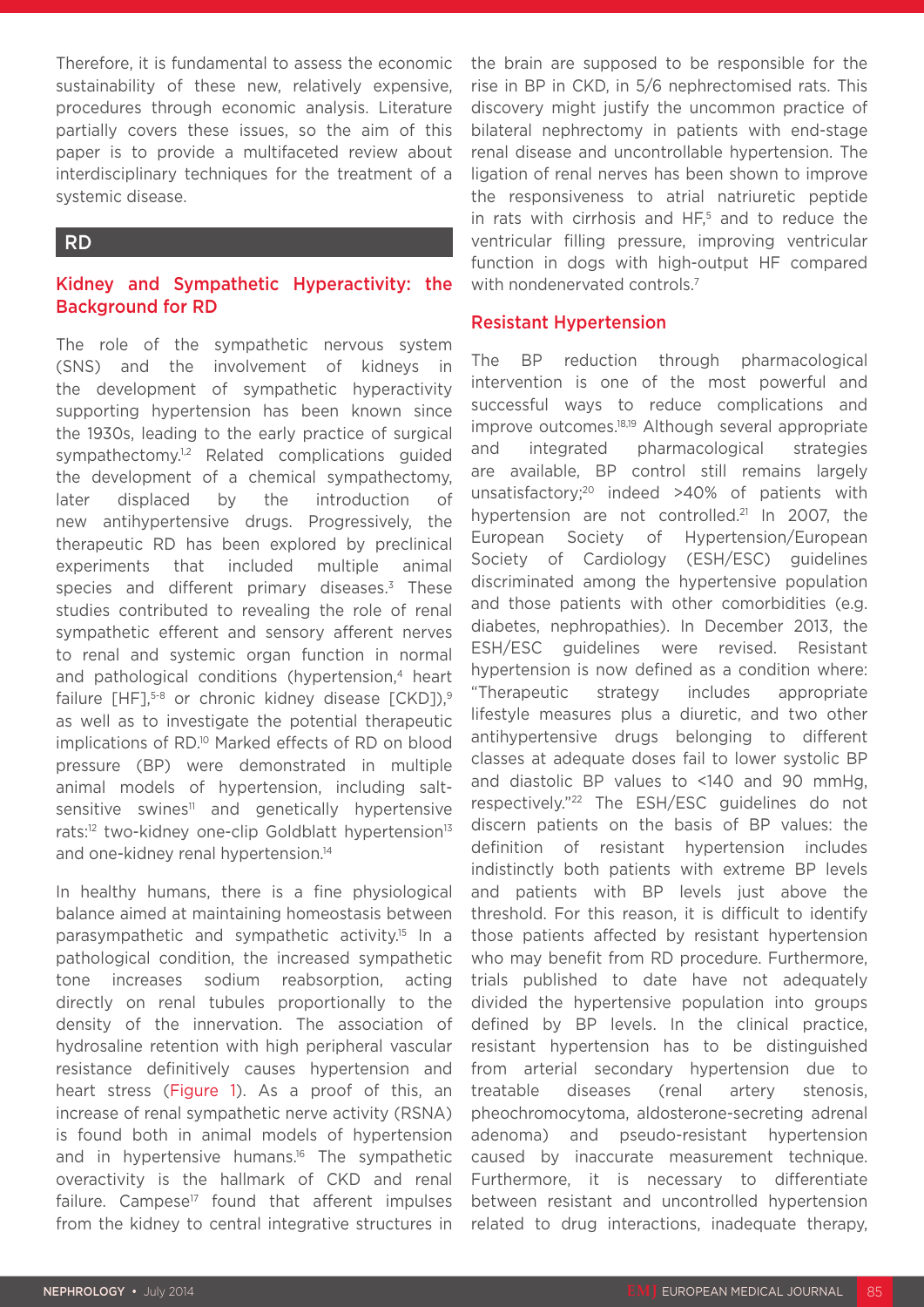and/or poor compliance. In this setting the prevalence of resistant hypertension is not well established. However, literature data suggest a widespread value from 5-30% of the overall hypertensive population, indicating that resistant hypertension is relatively common.<sup>23-27</sup>

#### Technical Aspects of RD

In the case where the patient presents with resistant hypertension, if the anatomy of the renal artery appears suitable for the procedure (artery length >20 mm; artery diameter >4 mm), RD might

#### Table 1: Specifications for renal denervation on-the-market devices.

|                                       | Symplicity™<br>Renal<br>Denervation<br>System | St. Jude<br>Medical's<br>EnligHTN™<br>System | Vessix's V2™<br>Renal<br>Denervation<br>System | Covidien's<br>OneShot™<br>System                  | Terumo's<br>Iberis™<br>System | Recor's<br>Paradise™<br>System                                                               |
|---------------------------------------|-----------------------------------------------|----------------------------------------------|------------------------------------------------|---------------------------------------------------|-------------------------------|----------------------------------------------------------------------------------------------|
|                                       |                                               |                                              |                                                |                                                   |                               |                                                                                              |
| Power source                          | <b>RF</b>                                     | <b>RF</b>                                    | <b>RF</b>                                      | <b>RF</b>                                         | <b>RF</b>                     | US                                                                                           |
| <b>Catheter size</b>                  | 6F                                            | 8F                                           | 8F                                             | 7-8F                                              | 4F                            | 6F                                                                                           |
| Catheter<br>length                    | 90 cm                                         | 115 cm                                       | 90 cm                                          | 74 cm                                             | 155 cm                        | 100 cm                                                                                       |
| Type of power<br>source               | Single tip<br>electrode                       | 4 electrodes<br>at a nitinol<br>basket-like  | Array of<br>bipolar<br>electrodes              | Balloon with<br>continuous<br>spiral<br>electrode | Single tip<br>electrode       | One US<br>transducer<br>inside an<br>inflatable<br>low-pressure<br>over-the-<br>wire balloon |
| <b>Max</b><br>temperature             | 75 °C                                         | 75 °C                                        | 68 °C                                          | 60 °C                                             | 70 °C                         | 68 °C                                                                                        |
| Max power                             | 5-8 Watt                                      | 6 Watt                                       | 1 Watt                                         | 25 Watt                                           | 8 Watt                        | 12 Watt                                                                                      |
| <b>Time</b>                           | 2 min/<br>ablation                            | $90$ sec/<br>ablation                        | $30$ sec/<br>ablation                          | 2 min/<br>ablation                                | 2 min/<br>ablation            | $30$ sec/<br>ablation                                                                        |
| Number of<br>recommended<br>ablations | 4 APA                                         | 8 APA                                        | $\frac{1}{2}$ APA                              | 1 APA                                             | $4-6$ APA                     | 2 APA                                                                                        |
| <b>Access</b>                         | Femoral                                       | Femoral                                      | Femoral                                        | Femoral                                           | Radial                        | Femoral                                                                                      |
| <b>CE</b> mark                        | February,<br>2008                             | December,<br>2011                            | February,<br>2012                              | April,<br>2012                                    | April,<br>2013                | 2012                                                                                         |
| <b>Studies</b>                        | Symplicity<br>HTN1                            | EnligHTN I<br>EnligHTN II                    | Reduce HTN                                     | <b>RHAS</b><br><b>RAPID</b>                       | <b>IBERIS-HTN</b>             | <b>REDUCE</b><br><b>REALISE</b>                                                              |
|                                       | Symplicity<br>HTN1 Registry                   | EnligHTN III                                 |                                                |                                                   |                               | <b>ACHIEVE</b>                                                                               |
|                                       | Symplicity<br>HTN2                            | EnligHT-<br>Nment                            |                                                |                                                   |                               |                                                                                              |
|                                       | Symplicity<br>HTN3                            |                                              |                                                |                                                   |                               |                                                                                              |

RF: radio frequency; APA: ablation(s) per artery; US: ultrasound.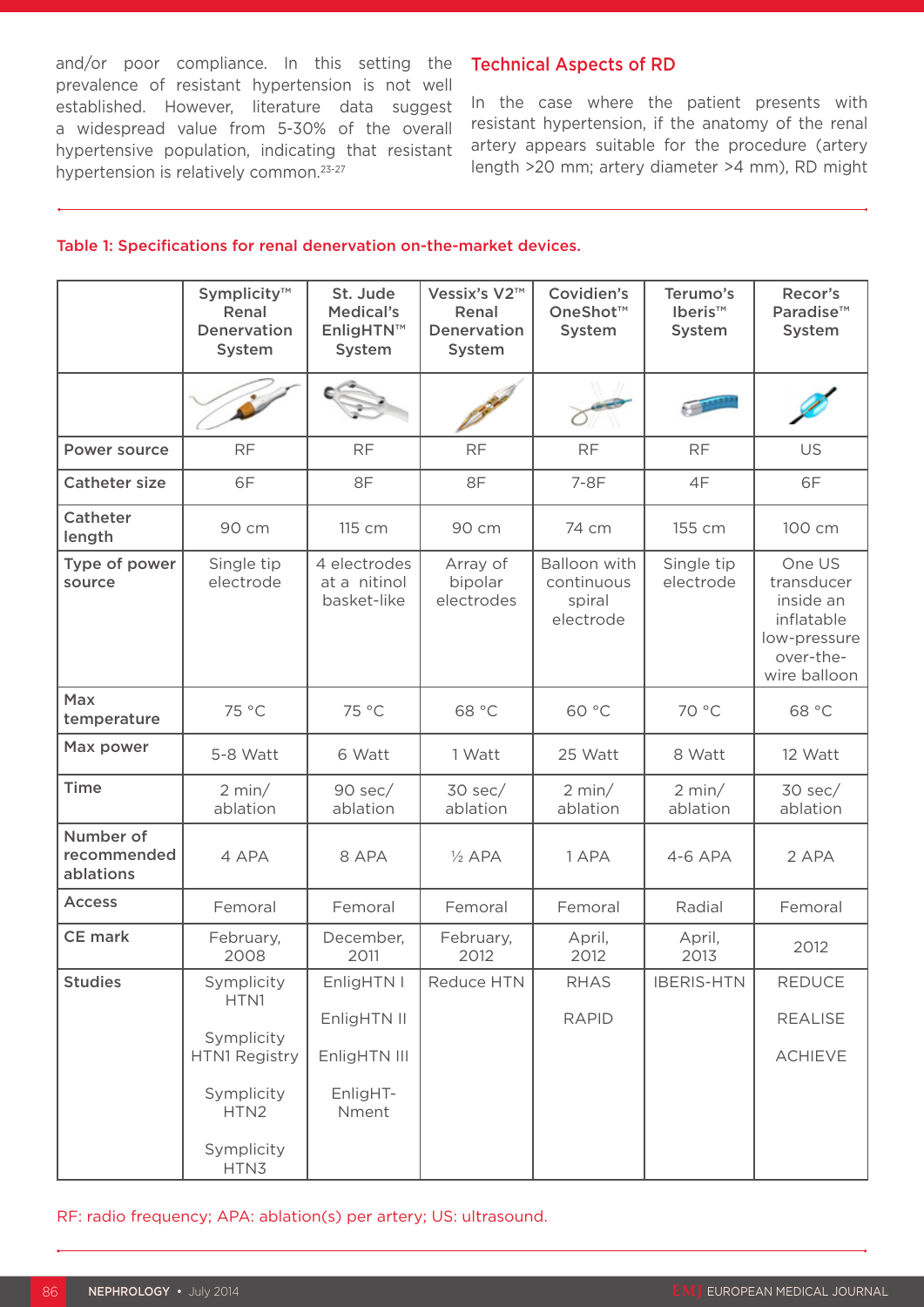represent a novel solution. Catheter-based RD is a minimally invasive procedure, involving the delivery of radiofrequency (RF) energy along 1-2 cm in the main renal arteries, to ablate the renal nerves located in the adventitia. The procedure is generally performed exploiting a standard femoral vascular access. A contrast angiography can be performed to localise and evaluate the accessibility of the renal arteries. The catheter is advanced near the bifurcation of the renal artery under fluoroscopic guidance, and the electrodes at the distal tip are brought into contact with the endothelium. When the impedance is stable, a RF-wave generator locally provides a signal of controlled energy. The applied frequencies range between 1 MHz and 10 GHz. When the produced current reaches the electrodes, heat is locally generated because biological tissues act like resistors, enhancing the temperature to around 65-70 °C and causing thermal ablation of the renal nerves. Since the relationship between the RF generator output and the tip temperature depends on parameters that widely vary, then impedance, temperature, power, and time intervals are continuously monitored. In the case in which one of these quantities differs from the desired/predicted values, the treatment is automatically stopped by the embedded/ control algorithm.

At present, RF ablation is the main technology applied for RD; on the other hand, the first promising results of RD have led to the development of other techniques. Devices exploiting ultrasound (US) waves seem to be a promising alternative; sound waves with a frequency higher than 1 MHz, passing through fluids, generate frictional heating in soft tissues, without direct contact with the intimate endothelium, causing thermal ablation. A very interesting implementation of this technique seems to be the use of externally focused US and low intensity US (frequency=800 kHz and  $irradiance=2$  mW/cm<sup>2</sup>),<sup>28</sup> with the potential benefit of a reduced invasive clinical procedure. Moreover, other technologies are under development: cryoablation (at present with reports in animal models only), β-radiations (experimental studies in swine only), and injection of neurotoxins (guanethidine, $29$  ethanol, $29$  Botox B or vincristine $30$ ). On-the-market devices and some of their major characteristics are summarised in Table 1.

#### Current Evidences from Clinical Trials

Since the first proof-to-concept trial performed with the Symplicity RF catheter, $31$  several trials performed with different devices have been designed in order to evaluate the efficacy and safety of RD, as summarised in Table 2. Symplicity HTN-1 investigators have recently published the positive results of a 36-month follow-up.32 While the 6-month follow-up Symplicity HTN-3 data have confirmed a BP reduction from baseline, investigators have found no significant differences between treated and control groups.<sup>33</sup> Symplicity HTN-3 trial remains the only single-blinded randomised controlled trial (RCT), with a shamcontrol group, designed to evaluate the safety and effectiveness of RD. The study design might explain the different results obtained in the previous clinical trials. Indeed, the presence of a sham procedure can delete the placebo effect, but it does not remove bias due to the Hawthorne effect. Even if Symplicity HTN-3 does not achieve the efficacy primary outcome, it will be followed up for 5 years in order to evaluate potential long-term RD benefits.<sup>33</sup>

At the same time, the perspectives of RD in the treatment of some other diseases associated with sympathetic hyperactivity are still under investigation. The first small clinical trials suggest promising effects of RD in improving glucose metabolism and insulin sensitivity, $34$ decreasing sleep apnoea severity, $35$  and reducing left ventricular mass, $36$  thus, providing protection in patients at high cardiovascular risk. At present, two studies - DIASTOLE<sup>37</sup> and Symplicity HF trial are ongoing to assess the effectiveness and safety of RD in the treatment of normal and impaired left ventricular ejection fraction HF, respectively. Presently, according to evaluated RCTs, RD does not significantly affect renal functioning as measured by estimated glomerular filtration rate or Cystatin C.38,39 Moreover, RD needs future RCTs to evaluate renal function for a longer period of follow-up as well as its effectiveness and safety in moderate-tosevere CKD.

#### Economic Analysis

An economic analysis, through comparisons among technology costs and all relevant long-term benefits, allows us to understand whether RD might replace the current standard of care (SoC).40 Geisler et al.41 have made an economic evaluation of RD, which shows that it can be costeffective when compared to well-accepted medical treatments. Exploiting a Markov state-transition model, they simulated the RD treatment on a cohort of patients to assess its cost-effectiveness and long-term clinical benefits (cardiovascular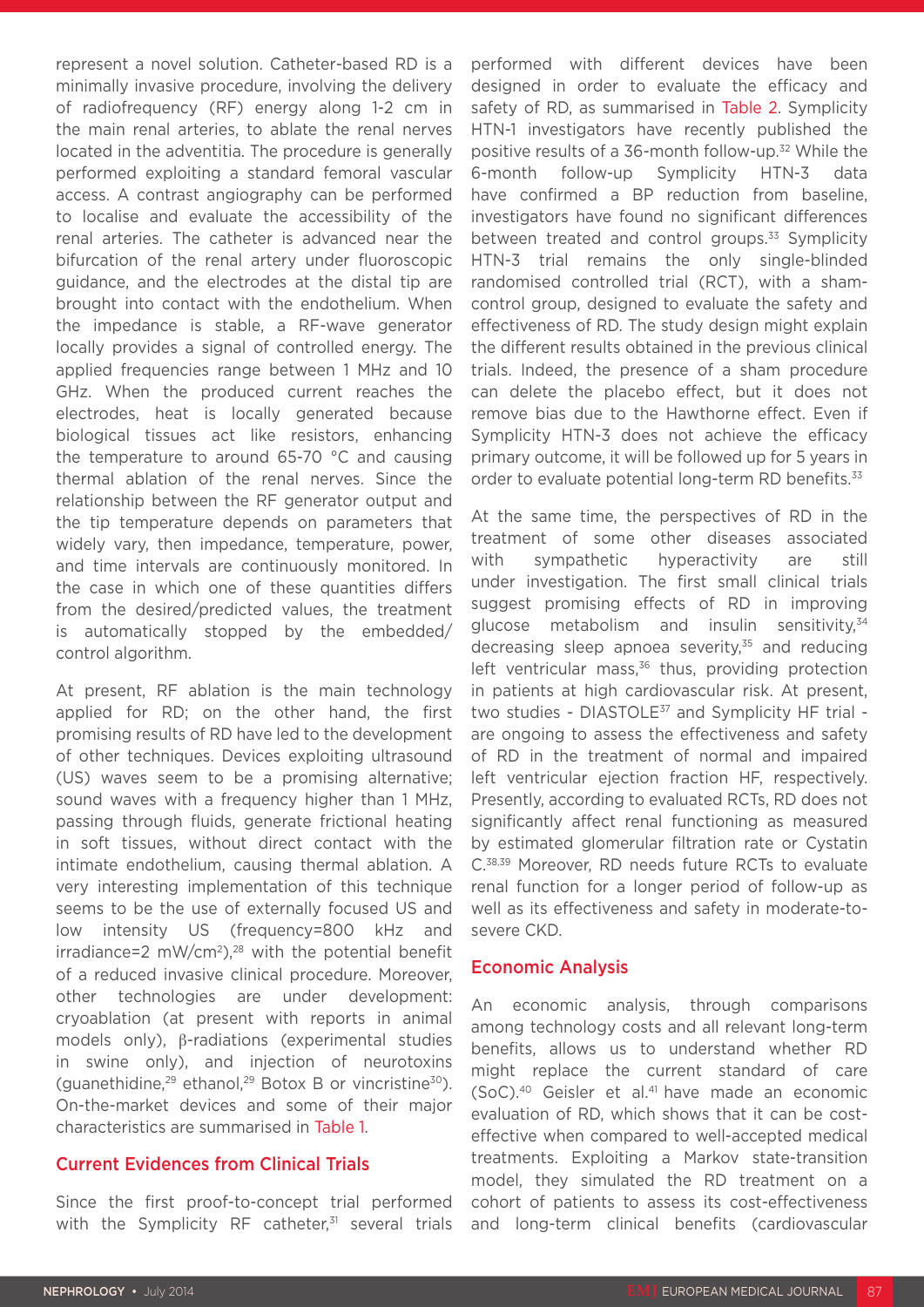#### Table 2: RD clinical trials in resistant hypertension.

| <b>Clinical trial</b>                                          | <b>Trial status</b>       | Study design                                | $N^{\circ}$ pts | Follow-up | <b>Results</b>                                                                                                                                  |
|----------------------------------------------------------------|---------------------------|---------------------------------------------|-----------------|-----------|-------------------------------------------------------------------------------------------------------------------------------------------------|
| Symplicity<br>HTN1 <sup>31</sup>                               | Concluded                 | Multicentre<br>proof-on-<br>concept         | 45              | 12 months | Office BP reduction<br>(-27/-17 mmHg)* acute procedural<br>and long-term safety (2 adverse<br>events)                                           |
| Symplicity HTN1<br>Registry <sup>32</sup>                      | Active                    | Multicentre<br>prospective                  | 153             |           | 36-month follow-up: office BP<br>reduction (-32/-14 mmHg)**, acute<br>procedural, and long-term safety (8<br>adverse events)                    |
| Symplicity<br>$HTN2^{46}$                                      | Concluded                 | Multicentre<br>randomised                   | 106             | 6 months  | Office BP reduction in RD group<br>(-32/-12 mmHg, p<0.0001) compared<br>with control group (+7/+1 mmHg)                                         |
| Symplic-<br>ity HTN2 with<br>cross-over<br>group <sup>39</sup> | Concluded                 | Multicentre<br>randomised                   | 106             | 12 months | Office BP reduction in initial RD<br>group (-28/-10 mmHg, p=0.16) and<br>in cross-over group (-24/-8 mmHg,<br>p<0.001)                          |
| Symplicity<br>$HTN3^{47}$                                      | Active, not<br>recruiting | Multicentre<br>single-blinded<br><b>RCT</b> | 535             | 5 years   | 6-month follow-up: not significantly<br>office BP reduction, safety through 6<br>months                                                         |
| EnligHTN  48                                                   | Active, not<br>recruiting | Multicentre<br>prospective                  | 46              | 24 months | 18-months follow-up: office BP<br>reduction (-24/-10 mmHg,<br>p<0.0001), acute procedural safety,<br>and long-term safety (4 adverse<br>events) |
| EnligHTN II                                                    | Recruiting                | Multicentre<br>prospective                  | 500             | 5 years   | N.A.                                                                                                                                            |
| EnligHTN III                                                   | Active, not<br>recruiting | Multicentre<br>prospective                  | 50              | 24 months | N.A.                                                                                                                                            |
| EnligHTNment                                                   | Recruiting                | Multicentre<br><b>RCT</b>                   | 4,000           | 5 years   | N.A.                                                                                                                                            |
| Reduce HTN                                                     | Active, not<br>recruiting | Multicentre<br>prospective                  | 146             | 12 months | Office BP reduction<br>$(-28/-11 \text{ mmHg})***$ acute<br>procedural and long-term safety<br>(adverse events in 5.5% of patients)             |
| RHAS <sup>49</sup>                                             | Concluded                 | First-in-man<br>prospective                 | 8               | 6 months  | Office SBP reduction (30.6±22.0)****<br>acute procedural and long-term<br>safety (minor adverse events)                                         |
| <b>RAPID</b>                                                   | Recruiting                | Multicentre<br>prospective                  | 50              | 6 months  | N.A.                                                                                                                                            |
| <b>REDUCE</b>                                                  | Active, not<br>recruiting | First-in-Man<br>prospective                 | 15              | 6 months  | 60-days follow-up: office SBP<br>reduction (31 mmHg)                                                                                            |
| <b>REALISE</b>                                                 | Recruiting                | Prospective                                 | 20              | 12 months | N.A.                                                                                                                                            |
| <b>ACHIEVE</b>                                                 | Recruiting                | Multicentre<br>prospective                  | 50              | 24 months | N.A.                                                                                                                                            |

RD: renal denervation; BP: blood pressure; SBP: systolic blood pressure.

\*At all time points after procedure (1, 3, 6, 9, and 12 months), both systolic and diastolic BP were significantly (p<0.01) lower than baseline BP, with the exception of the 12-month diastolic BP (p=0.02).

\*\*At all time points after procedure (1, 6, 12, 24, and 36 months), both systolic and diastolic BP were significantly (p<0.01) lower than baseline BP. 88 patients had complete data at 36 months.

\*\*\*At all time points after procedure (1, 3, 6, and 12 months), both systolic and diastolic BP were significantly (p<0.0001) lower than baseline BP. 41 patients had complete data at 12 months.

\*\*\*\*At all time points after procedure (1, 3, 6, and 12 months) SBP was significantly lower than baseline.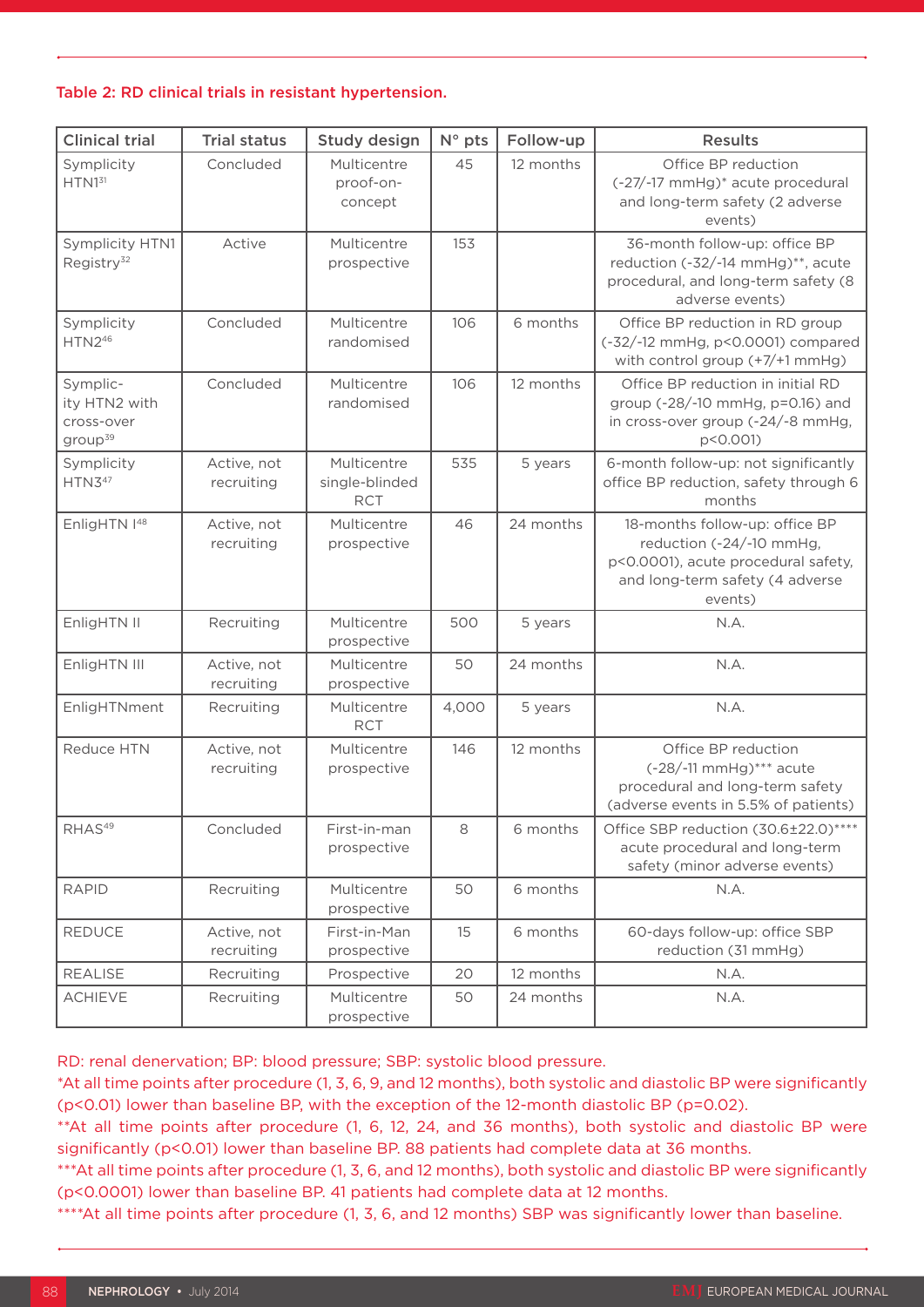consequences in hypertension) with respect to SoC. They exploited the systolic blood pressure (SBP) reduction values observed in the Symplicity HTN-2 trial, and estimated the state transition probabilities to the clinical endpoints considered in the model (cardiovascular consequences and mortality) from previous cohort studies.

Assuming a discount rate of 3% per year, they found that the discounted incremental direct medical cost divided by the incremental years of life adjusted for a life quality coefficient (Incremental Cost Effectiveness Ratio [ICER]) is \$3,071 per qualityadjusted life-year (QALY). Results are robust even taking into account variations in the model structure; indeed, even in the hypothesis of no persistence of BP reduction, the ICER increases only to \$13,300. The 95% ICER confidence interval obtained with a probabilistic analysis ranges from a negative cost (i.e. cost-saving) to \$31,460, with a 99.6% probability of being below the commonly accepted threshold of \$50,000 per QALY (21% costsaving).<sup>41</sup> The lack of available data limits the possibility to deepen the analysis. However, even though at the present time there is no conclusive evidence in the scientific literature, further benefits resulting from this therapy could be taken into account in the model, increasing the possibility of offsetting the additional costs borne at the time of treatment.

#### OPEN QUESTIONS

The results obtained with RD should be balanced against some potentially harmful or still undefined effects of the procedure. A recent study using optical coherence tomography (OCT) analysed 32 renal arteries, before and after RD, using Symplicity or EnligHTN catheters. It showed the occurrence of diffuse renal artery vasospasm and local tissue damage at the ablation site with oedema and thrombus formation, suggesting the beneficial use of dual antiplatelet therapy during RD.<sup>42</sup> These vascular injuries have not been reported after RD using the OneShot system, probably because of the vessel wall's saline irrigation during ablation. Otherwise the possibility of endothelial disruption underlines the importance of catheter measure and operator skills.43 The development of new devices and technologies might avoid these complications in the future.

Regarding the efficacy of RD, the risk of not reaching the target fibres by RF energy is a technical problem that presently cannot be carried out by non-invasive examinations. Experience in kidney transplantation has shown that sympathetic efferent fibres can regrow after being injured. Nevertheless, it is supposed that clinical consequences of RD are mainly related to afferent fibres' destruction.<sup>44</sup> The possibility of regrowing fibres and the clinical consequences of the damage-repair processes are unknown at present.

Regarding the feasibility of RD, the presence of double and triple or multiple renal arteries, respectively, in 20% and 4% of the population, represents a procedure limit.45 Finally, the lack of specific inclusion criteria based on BP levels in the prescription of RD, as mentioned above, may represent a gap in clinical practice as well as in the analysis of the results of previous trials. In conclusion, safety and effectiveness combined with long-term effects of RD procedure remain the main objectives on the research agenda. The lack of criteria for RD suggests the need to focus on creating the consensus statement through the translational work-group.

#### REFERENCES

1. Page IH. The effect on renal efficiency of lowering arterial blood pressure in cases of essential hypertension and nephritis. J Clin Invest. 1934;13(6):909-15.

2. Freyberg RH, Peet MM. The effect on the kidney of bilateral splanchnicectomy in patients with hypertension. J Clin Invest. 1937;16(1):49-65.

3. Kline RL et al. Effect of renal denervation on the development of hypertension in spontaneously hypertensive rats. Can J Physiol Pharmacol. 1978;56(5):818-22.

4. Kline RL et al. Effect of renal denervation

on arterial pressure in rats with aortic nerve transection. Hypertension. 1983;5(4):468-75.

5. DiBona GF, Sawin LL. Role of renal nerves in sodium retention of cirrhosis and congestive heart failure. Am J Physiol. 1991;260(2 Pt 2):R298-305.

6. Villarreal D et al. Effects of renal denervation on postprandial sodium excretion in experimental heart failure. Am J Physiol. 1994;266(5 Pt 2): R1599-604.

7. Nozawa T et al. Effects of long-term

renal sympathetic denervation on heart failure after myocardial infarction in rats. Heart Vessels. 2002;16(2):51-6.

8. Souza DR et al. Chronic experimental myocardial infarction produces antinatriuresis by a renal nervedependent mechanism. Braz J Med Biol Res. 2004;37(2):285-93.

9. Ciccone CD, Zambraski EJ. Effects of acute renal denervation on kidney function in deoxycorticosterone acetatehypertensive swine. Hypertension. 1986;8(10):925-31.